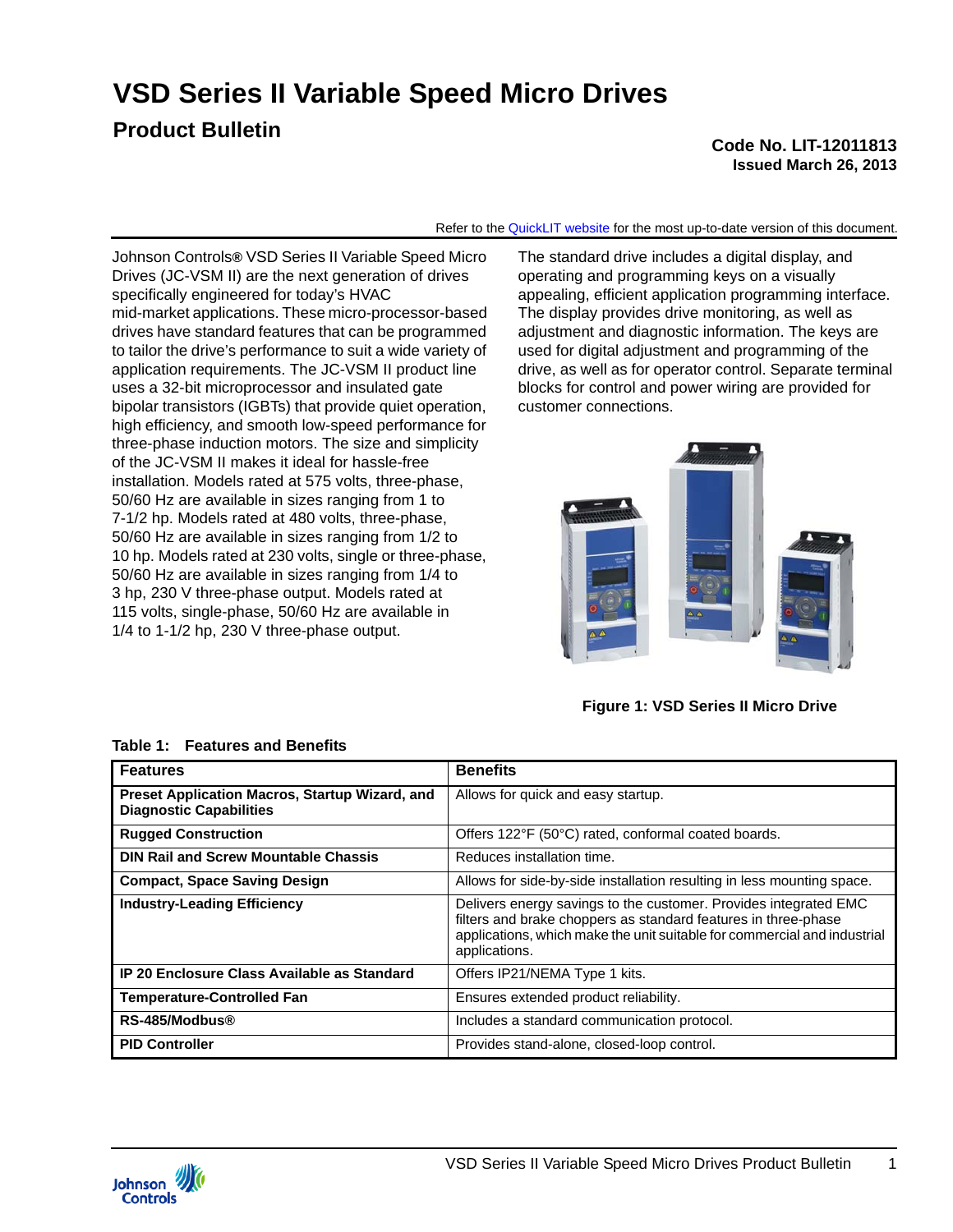### **Programmable Parameters**

- Application macros: basic, pump, fan, and high-load
- Programmable start and stop and reverse signal logic (sinking or sourcing)
- Reference scaling
- Programmable start and stop functions
- DC brake at start and stop
- Programmable V/Hz curve
- Adjustable switching frequency
- Auto restart function after fault
- Protections and supervisions (all fully programmable; off, warning, and fault)
- Current signal input fault
- **External fault**
- Fieldbus communication
- Eight preset speeds
- Analog input range selection, signal scaling, and filtering
- PID controller

**IMPORTANT:** Use this JC-VSM II drive only as an operating control. Where failure or malfunction of the JC-VSM II drive could lead to personal injury or property damage to the controlled equipment or other property, additional precautions must be designed into the control system. Incorporate and maintain other devices, such as supervisory or alarm systems or safety or limit controls, intended to warn of or protect against failure or malfunction of the JC-VSM II drive.

#### **Table 2: VSD Series II Micro Drives Selection Chart (Single-Phase Input, 3-Phase Output)**

|                                     | <b>Code Number</b>                                                                                                                                                                                                                                                                                                                            | v Is |  |  | 0 | $\overline{4}$ | B I |  | MIO I | $\mathbf{0}$ | 0 <sup>10</sup> |
|-------------------------------------|-----------------------------------------------------------------------------------------------------------------------------------------------------------------------------------------------------------------------------------------------------------------------------------------------------------------------------------------------|------|--|--|---|----------------|-----|--|-------|--------------|-----------------|
| <b>Base Product</b>                 | VS = Variable Speed<br>Series II Micro Drive prefix                                                                                                                                                                                                                                                                                           |      |  |  |   |                |     |  |       |              |                 |
| <b>Full Load Amperes</b><br>(VT/CT) | $1D7 = 1.7$ A (1/4 hp, 0.25 kW) <sup>1,2</sup><br>$2D4 = 2.4$ A (1/2 hp, 0.37 kW) <sup>1,2</sup><br>$2D8 = 2.8$ A (3/4 hp, 0.55 kW) <sup>1,2</sup><br>$3D7 = 3.7$ A (1 hp, 0.75 kW) <sup>1,2</sup><br>$4D8 = 4.8$ A (1.5 hp, 1.1 kW) <sup>1,2</sup><br>$7D0 = 7.0$ A (2 hp, 1.5 kW) <sup>2</sup><br>$9D6 = 9.6$ A (3 hp, 2.2 kW) <sup>2</sup> |      |  |  |   |                |     |  |       |              |                 |
| Voltage                             | $0 = 120 V$<br>$2 = 230 V$                                                                                                                                                                                                                                                                                                                    |      |  |  |   |                |     |  |       |              |                 |
| <b>Enclosure Rating</b>             | $0 = IP20$                                                                                                                                                                                                                                                                                                                                    |      |  |  |   |                |     |  |       |              |                 |
| <b>Enclosure Style</b>              | $4 =$ Single-phase (Micro Drive)                                                                                                                                                                                                                                                                                                              |      |  |  |   |                |     |  |       |              |                 |
| Revision #                          | $B = Rev. 2 (American)$<br>$D = Rev. 2 (Canada)$                                                                                                                                                                                                                                                                                              |      |  |  |   |                |     |  |       |              |                 |
| Separator $(-)$                     |                                                                                                                                                                                                                                                                                                                                               |      |  |  |   |                |     |  |       |              |                 |
| Communications                      | $M = Modbus$                                                                                                                                                                                                                                                                                                                                  |      |  |  |   |                |     |  |       |              |                 |
| Options                             | $00 = \text{None}$<br>$EM = EMC$ Filter                                                                                                                                                                                                                                                                                                       |      |  |  |   |                |     |  |       |              |                 |

<span id="page-1-1"></span><span id="page-1-0"></span>1. 120 Volts 2. 230 Volts

**Note:** Horsepower ratings are based on the use of a 240 V four- or six-pole squirrel-cage induction motor and are for reference only. Select a drive where the motor current is less than or equal to the rated continuous output current.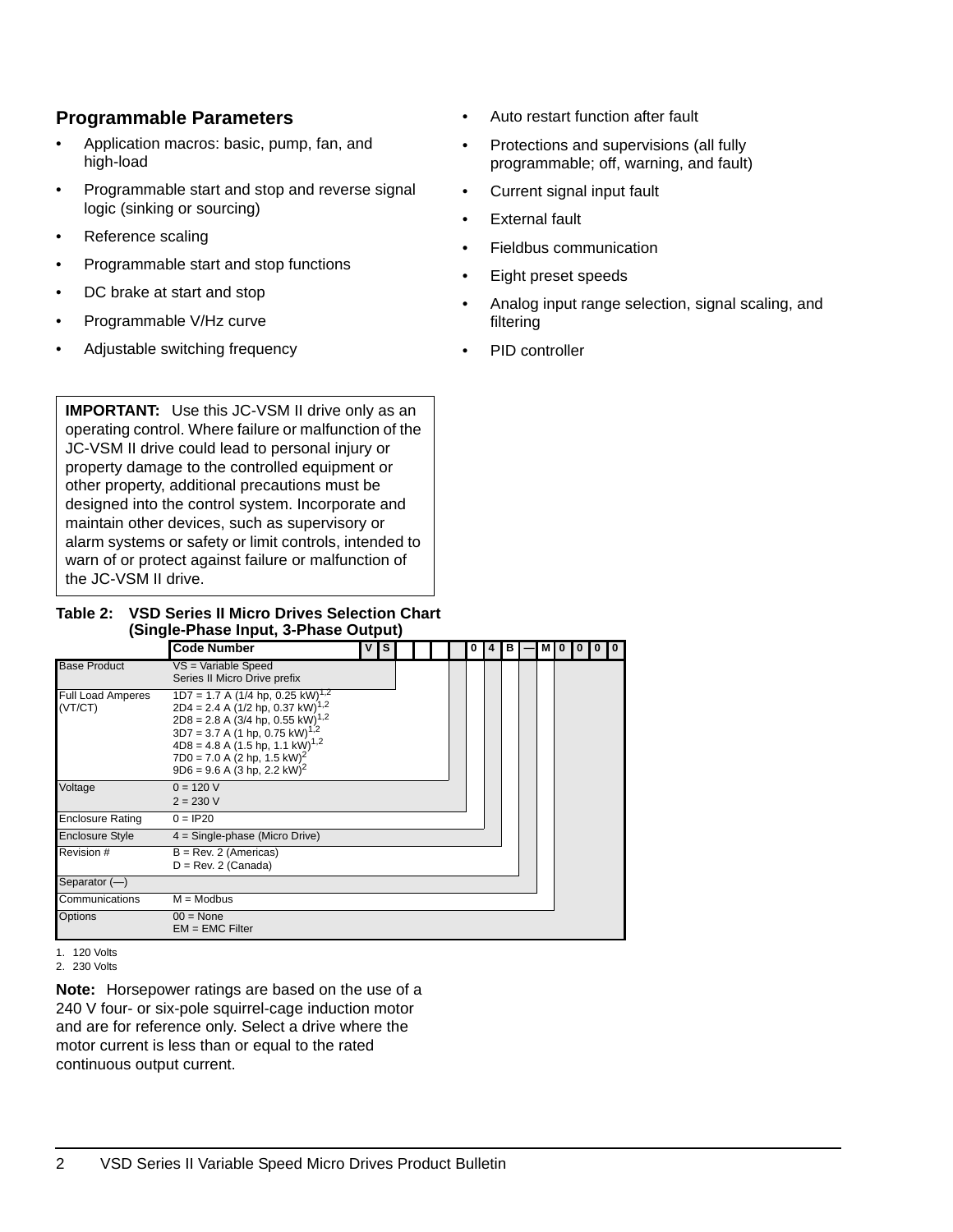|                                     | <b>Code Number</b>                                                                                                                                                                                                                                                                                                                                                                                                                                                                                                                                                                                                                                        | νI<br>S |  |  | 0<br>Π | 3 | в | M | ı<br>0 | 0 0 | 0 |
|-------------------------------------|-----------------------------------------------------------------------------------------------------------------------------------------------------------------------------------------------------------------------------------------------------------------------------------------------------------------------------------------------------------------------------------------------------------------------------------------------------------------------------------------------------------------------------------------------------------------------------------------------------------------------------------------------------------|---------|--|--|--------|---|---|---|--------|-----|---|
| <b>Base Product</b>                 | VS = Variable Speed<br>Series II Micro Drive prefix                                                                                                                                                                                                                                                                                                                                                                                                                                                                                                                                                                                                       |         |  |  |        |   |   |   |        |     |   |
| <b>Full Load Amperes</b><br>(VT/CT) | 230 V<br>$1D7 = 1.7$ A (1/4 hp, 0.25 kW)<br>$2D4 = 2.4$ A (1/2 hp, 0.37 kW)<br>$2D8 = 2.8$ A (3/4 hp, 0.55 kW)<br>$3D7 = 3.7$ A (1 hp, 0.75 kW)<br>$4D8 = 4.8$ A (1.5 hp, 1.1 kW)<br>$7D0 = 7.0$ A (2 hp, 1.5 kW)<br>$011 = 11.0$ A (3 hp, 2.2 kW)<br>$017 = 17.0$ A (5 hp, 4 kW)<br>$025 = 25.0$ A (7.5 hp, 5.5 kW)<br>$031 = 31.0$ A (10 hp, 7.5 kW)<br>$038 = 38.0$ A (15 hp, 11 kW)                                                                                                                                                                                                                                                                   |         |  |  |        |   |   |   |        |     |   |
|                                     | 480V<br>$1D3 = 1.3$ A (1/2 hp, 0.37 kW)<br>$1D9 = 1.9 A (3/4 hp, 0.55 kW)$<br>2D4 = 2.4 A (1 hp, 0.75 kW)<br>$3D3 = 3.3$ A (1.5 hp, 1.1 kW)<br>$4D3 = 4.3$ A (2 hp, 1.5 kW)<br>$5D6 = 5.6$ A (3 hp, 2.2 kW)<br>7D6 = 7.6 A (4 hp, 3 kW)<br>$9D0 = 9.0 A (5 hp, 4 kW)$<br>$012 = 12.0$ A (7.5 hp, 5.5 kW)<br>$014 = 14.0$ A (10 hp, 7.5 kW)<br>$016 = 16.0$ A (10 hp, 7.5 kW)<br>$023 = 23.0$ A (15 hp, 11 kW)<br>$031 = 31.0$ A (20 hp, 15 kW)<br>$038 = 38.0$ A (25 hp, 18.5 kW)<br>575 V<br>$1D7 = 1.7$ A (1 hp, 0.75 kW)<br>2D7 = 2.7 A (2 hp, 1.5 kW)<br>$3D9 = 3.9$ A (3 hp, 2.2 kW)<br>$6D1 = 6.1$ A (5 hp, 4 kW)<br>$9D0 = 9.0 A (7.5 hp, 5.5 kW)$ |         |  |  |        |   |   |   |        |     |   |
| Voltage                             | $2 = 230 V$<br>$4 = 480 V$<br>$5 = 575 V$                                                                                                                                                                                                                                                                                                                                                                                                                                                                                                                                                                                                                 |         |  |  |        |   |   |   |        |     |   |
| <b>Enclosure Rating</b>             | $0 = IP20$                                                                                                                                                                                                                                                                                                                                                                                                                                                                                                                                                                                                                                                |         |  |  |        |   |   |   |        |     |   |
| Enclosure Style                     | 3 = 3-phase (Micro Drive)                                                                                                                                                                                                                                                                                                                                                                                                                                                                                                                                                                                                                                 |         |  |  |        |   |   |   |        |     |   |
| Revision #                          | $B = Rev. 2 (American)$<br>$D = Rev. 2 (Canada)$                                                                                                                                                                                                                                                                                                                                                                                                                                                                                                                                                                                                          |         |  |  |        |   |   |   |        |     |   |
| Separator (—)                       |                                                                                                                                                                                                                                                                                                                                                                                                                                                                                                                                                                                                                                                           |         |  |  |        |   |   |   |        |     |   |
| Communications                      | $M = Modbus$                                                                                                                                                                                                                                                                                                                                                                                                                                                                                                                                                                                                                                              |         |  |  |        |   |   |   |        |     |   |
| Options                             | $00 = \text{None}$<br>$EM = EMC Filter$                                                                                                                                                                                                                                                                                                                                                                                                                                                                                                                                                                                                                   |         |  |  |        |   |   |   |        |     |   |

**Table 3: VSD Series II Micro Drives Selection Chart (3-Phase Input, 3-Phase Output)** 

**Note:** Horsepower ratings are based on the use of a 240 V, 460 V, and 575 V four- or six-pole squirrel-cage induction motor and are for reference only. Select a drive when the motor current is less than or equal to the rated continuous output current.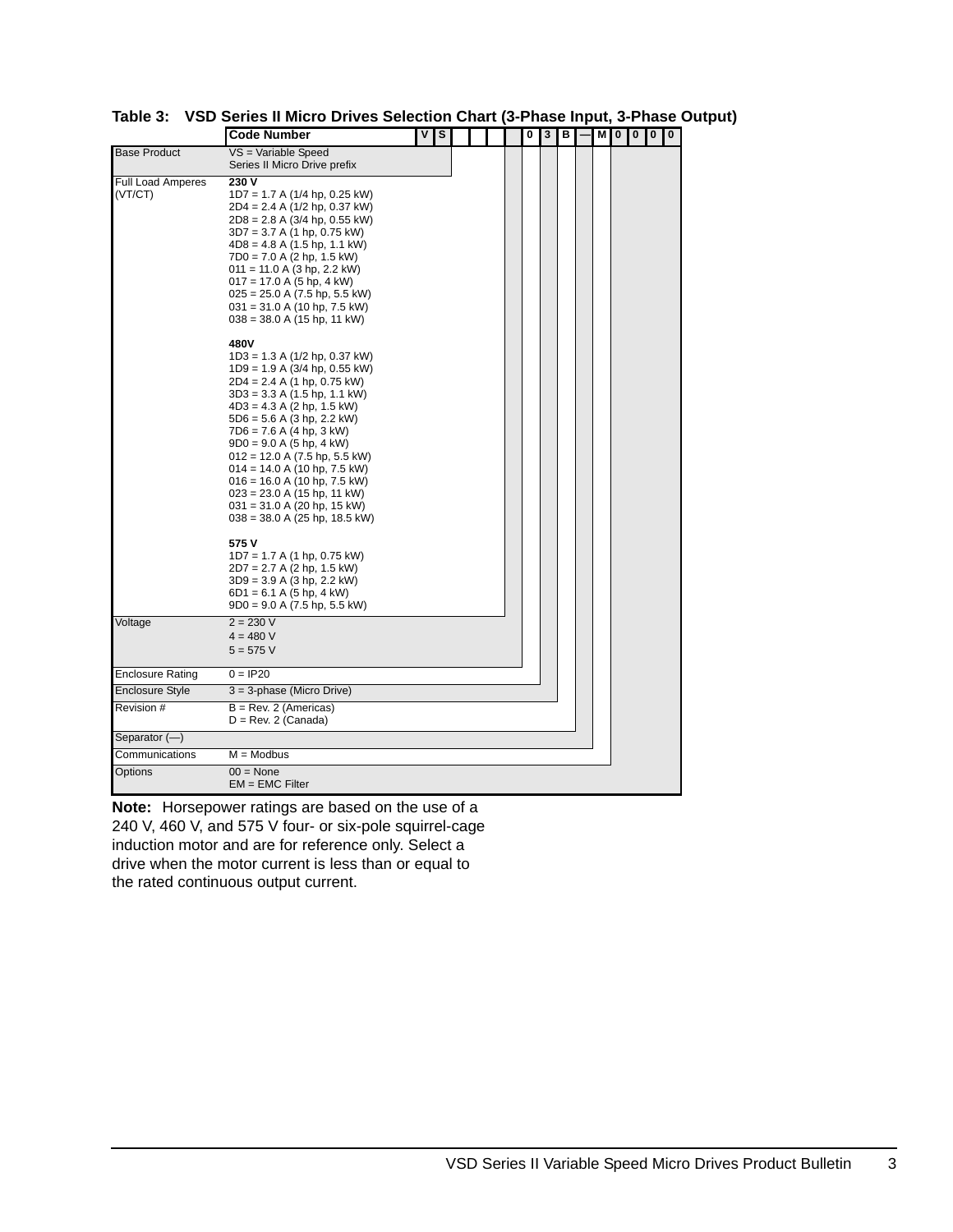## **VSD Series II Micro Drives Product Selection**

| <b>Code Number</b> | <b>Description</b>                                                                                 | <b>Continuous</b><br><b>Output Ampere</b><br>Rating |
|--------------------|----------------------------------------------------------------------------------------------------|-----------------------------------------------------|
| VS1D7004B-M0000    | VSM Series II, 1/4 hp (0.25 kW), 120 V Single-Phase Input,<br>230 V 3-Phase Output, IP20 Enclosure | 1.7                                                 |
| VS2D7004B-M0000    | VSM Series II, 1/2 hp (0.37 kW), 120 V Single-Phase Input,<br>230 V 3-Phase Output, IP20 Enclosure | 2.4                                                 |
| VS2D8004B-M0000    | VSM Series II, 3/4 hp (0.55 kW), 120 V Single-Phase Input,<br>230 V 3-Phase Output, IP20 Enclosure | 2.8                                                 |
| VS3D7004B-M0000    | VSM Series II, 1 hp (0.75 kW), 120 V Single-Phase Input,<br>230 V 3-Phase Output, IP20 Enclosure   | 3.7                                                 |

#### **Table 4: VSD Series II Micro Drives (100 — 120 V Single-Phase Input, 230 V 3-Phase Output) - Frame 2**

#### **Table 5: VSD Series II Micro Drives (100 — 120 V Single-Phase Input, 230 V 3-Phase Output) - Frame 3**

| Code Number     | <b>Description</b>                                                                                | <b>Continuous</b><br><b>Output Ampere</b><br><b>Rating</b> |
|-----------------|---------------------------------------------------------------------------------------------------|------------------------------------------------------------|
| VS4D8004B-M0000 | VSM Series II, 1.5 hp (1.1 kW), 120 V Single-Phase Input,<br>230 V 3-Phase Output, IP20 Enclosure | 4.8                                                        |

### **Table 6: VSD Series II Micro Drives (200 — 240 V Single-Phase Input, 230 V 3-Phase Output) - Frame 1**

| <b>Code Number</b> | <b>Description</b>                                                                                             | <b>Continuous</b><br><b>Output Ampere</b><br>Rating |
|--------------------|----------------------------------------------------------------------------------------------------------------|-----------------------------------------------------|
| VS1D7204B-MEM00    | VSM Series II, 1/4 hp (0.25 kW), 230 V Single-Phase Input,<br>230 V 3-Phase Output, IP20 Enclosure, EMC Filter | 1.7                                                 |
| VS1D7204B-M00000   | VSM Series II, 1/4 hp (0.25 kW), 230 V Single-Phase Input,<br>230 V 3-Phase Output, IP20 Enclosure             | 1.7                                                 |
| VS2D4204B-MEM00    | VSM Series II, 1/2 hp (0.37 kW), 230 V Single-Phase Input,<br>230 V 3-Phase Output, IP20 Enclosure, EMC Filter | 2.4                                                 |
| VS2D4204B-M0000    | VSM Series II, 1/2 hp (0.37 kW), 230 V Single-Phase Input,<br>230 V 3-Phase Output, IP20 Enclosure             | 2.4                                                 |
| VS2D8204B-MEM00    | VSM Series II, 3/4 hp (0.55 kW), 230 V Single-Phase Input,<br>230 V 3-Phase Output, IP20 Enclosure, EMC Filter | 2.8                                                 |
| VS2D8204B-M0000    | VSM Series II, 3/4 hp (0.55 kW), 230 V Single-Phase Input,<br>230 V 3-Phase Output, IP20 Enclosure             | 2.8                                                 |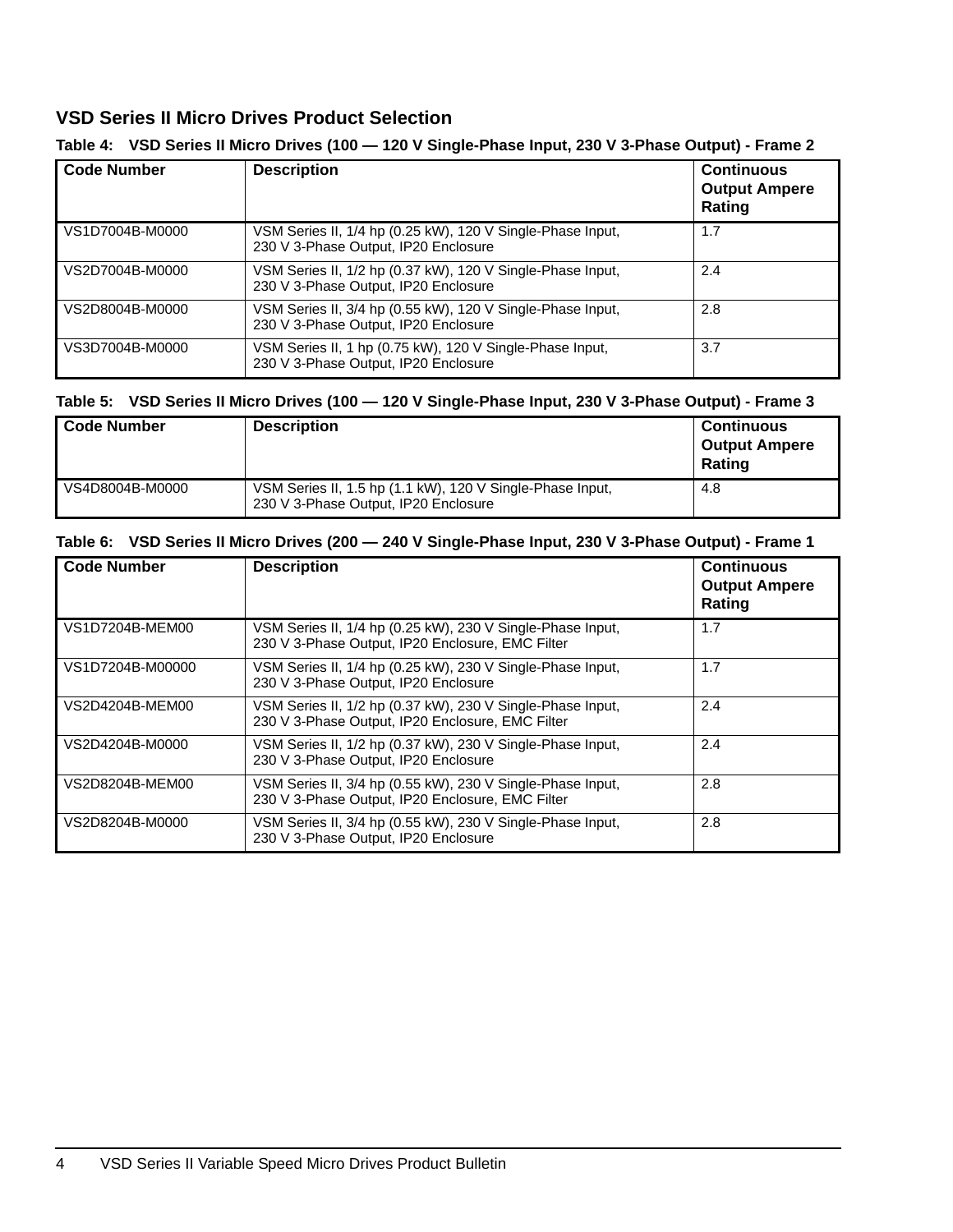|  |  |  |  | Table 7: VSD Series II Micro Drives (200 - 240 V Single-Phase Input, 230 V 3-Phase Output) - Frame 2 |
|--|--|--|--|------------------------------------------------------------------------------------------------------|
|--|--|--|--|------------------------------------------------------------------------------------------------------|

| <b>Code Number</b> | <b>Description</b>                                                                                            | <b>Continuous</b><br><b>Output Ampere</b><br>Rating |
|--------------------|---------------------------------------------------------------------------------------------------------------|-----------------------------------------------------|
| VS3D7204B-MEM00    | VSM Series II, 1 hp (0.75 kW), 230 V Single-Phase Input,<br>230 V 3-Phase Output, IP20 Enclosure, EMC Filter  | 3.7                                                 |
| VS3D7204B-M0000    | VSM Series II, 1 hp (0.75 kW), 230 V Single-Phase Input,<br>230 V 3-Phase Output, IP20 Enclosure              | 3.7                                                 |
| VS4D8204B-MEM00    | VSM Series II, 1.5 hp (1.1 kW), 230 V Single-Phase Input,<br>230 V 3-Phase Output, IP20 Enclosure, EMC Filter | 4.8                                                 |
| VS4D8204B-M0000    | VSM Series II, 1.5 hp (1.1 kW), 230 V Single-Phase Input,<br>230 V 3-Phase Output, IP20 Enclosure             | 4.8                                                 |
| VS7D0204B-MEM00    | VSM Series II, 2 hp (1.5 kW), 230 V Single-Phase Input,<br>230 V 3-Phase Output, IP20 Enclosure, EMC Filter   | $\overline{7}$                                      |
| VS7D0204B-M0000    | VSM Series II, 2 hp (1.5 kW), 230 V Single-Phase Input,<br>230 V 3-Phase Output, IP20 Enclosure               | 7                                                   |

#### **Table 8: VSD Series II Micro Drives (200 — 240 V Single-Phase Input, 230 V 3-Phase Output) - Frame 3**

| <b>Code Number</b> | <b>Description</b>                                                                                          | <b>Continuous</b><br><b>Output Ampere</b><br><b>Rating</b> |
|--------------------|-------------------------------------------------------------------------------------------------------------|------------------------------------------------------------|
| VS9D6204B-MEM00    | VSM Series II, 3 hp (2.2 kW), 230 V Single-Phase Input, 230 V 3-Phase<br>Output, IP20 Enclosure, EMC Filter | 9.6                                                        |
| VS9D6204B-M0000    | VSM Series II, 3 hp (2.2 kW), 230 V Single-Phase Input, 230 V 3-Phase<br>Output, IP20 Enclosure             | 9.6                                                        |

#### **Table 9: VSD Series II Micro Drives (200 — 240 V 3-Phase Input, 230 V 3-Phase Output) - Frame 1**

| <b>Code Number</b> | <b>Description</b>                                                                            | <b>Continuous</b><br><b>Output Ampere</b><br>Rating |
|--------------------|-----------------------------------------------------------------------------------------------|-----------------------------------------------------|
| VS1D7203B-M0000    | VSM Series II, 1/4 hp (0.25 kW), 230 V 3-Phase Input, 230 V 3-Phase<br>Output, IP20 Enclosure | 1.7                                                 |
| VS2D4203B-M0000    | VSM Series II, 1/2 hp (0.37 kW), 230 V 3-Phase Input, 230 V 3-Phase<br>Output, IP20 Enclosure | 2.4                                                 |
| VS2D8203B-M0000    | VSM Series II, 3/4 hp (0.55 kW), 230 V 3-Phase Input, 230 V 3-Phase<br>Output, IP20 Enclosure | 2.8                                                 |

### **Table 10: VSD Series II Micro Drives (200 — 240 V 3-Phase Input, 230 V 3-Phase Output) - Frame 2**

| <b>Code Number</b> | <b>Description</b>                                                                           | <b>Continuous</b><br><b>Output Ampere</b><br>Rating |
|--------------------|----------------------------------------------------------------------------------------------|-----------------------------------------------------|
| VS3D7203B-M0000    | VSM Series II, 1 hp (0.75 kW), 230 V 3-Phase Input, 230 V 3-Phase<br>Output, IP20 Enclosure  | 3.7                                                 |
| VS4D8203B-M0000    | VSM Series II, 1.5 hp (1.1 kW), 230 V 3-Phase Input, 230 V 3-Phase<br>Output, IP20 Enclosure | 4.8                                                 |
| VS7D0203B-M0000    | VSM Series II, 2 hp (1.5 kW), 230 V 3-Phase Input, 230 V 3-Phase<br>Output, IP20 Enclosure   | 7                                                   |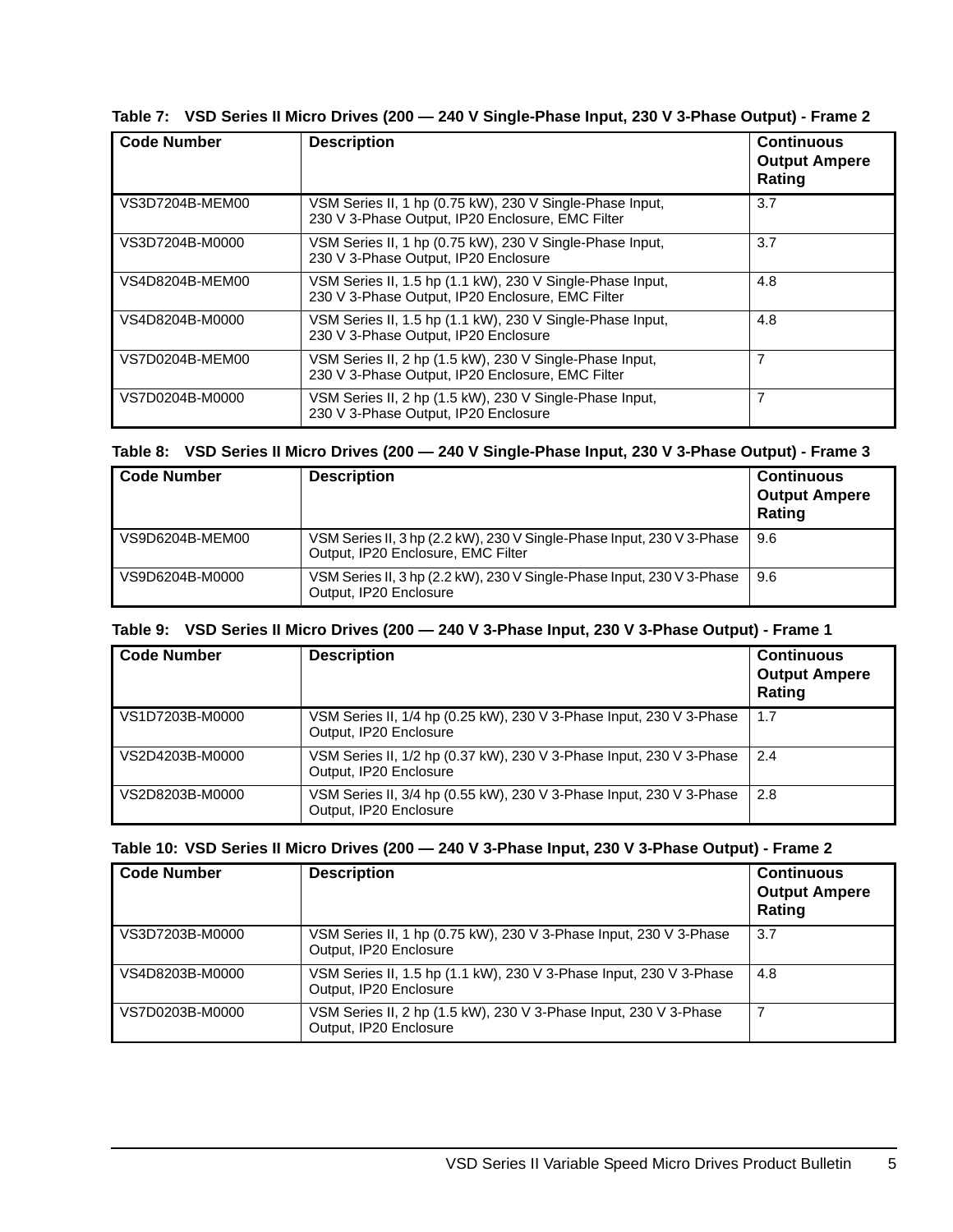#### **Table 11: VSD Series II Micro Drives (200 — 240 V 3-Phase Input, 230 V 3-Phase Output) - Frame 3**

| <b>Code Number</b> | <b>Description</b>                                                                         | <b>Continuous</b><br><b>Output Ampere</b><br>Rating |
|--------------------|--------------------------------------------------------------------------------------------|-----------------------------------------------------|
| VS011203B-M0000    | VSM Series II, 3 hp (2.2 kW), 230 V 3-Phase Input, 230 V 3-Phase<br>Output, IP20 Enclosure | 11                                                  |

#### **Table 12: VSD Series II Micro Drives (380 — 480 V 3-Phase Input, 480 V 3-Phase Output) - Frame 1**

| <b>Code Number</b> | <b>Description</b>                                                                                        | <b>Continuous</b><br><b>Output Ampere</b><br>Rating |
|--------------------|-----------------------------------------------------------------------------------------------------------|-----------------------------------------------------|
| VS1D3403B-MEM00    | VSM Series II, 1/2 hp (0.37 kW), 480 V 3-Phase Input, 480 V 3-Phase<br>Output, IP20 Enclosure, EMC Filter | 1.3                                                 |
| VS1D3403B-M0000    | VSM Series II, 1/2 hp (0.37 kW), 480 V 3-Phase Input, 480 V 3-Phase<br>Output, IP20 Enclosure             | 1.3                                                 |
| VS1D9403B-MEM00    | VSM Series II, 3/4 hp (0.55 kW), 480 V 3-Phase Input, 480 V 3-Phase<br>Output, IP20 Enclosure, EMC Filter | 1.9                                                 |
| VS1D9403B-M0000    | VSM Series II, 3/4 hp (0.55 kW), 480 V 3-Phase Input, 480 V 3-Phase<br>Output, IP20 Enclosure             | 1.9                                                 |
| VS2D4403B-MEM00    | VSM Series II, 1 hp (0.75 kW), 480 V 3-Phase Input, 480 V 3-Phase<br>Output, IP20 Enclosure, EMC Filter   | 2.4                                                 |
| VS2D4403B-M0000    | VSM Series II, 1 hp (0.75 kW), 480 V 3-Phase Input, 480 V 3-Phase<br>Output, IP20 Enclosure               | 2.4                                                 |

### **Table 13: VSD Series II Micro Drives (380 — 480 V 3-Phase Input, 480 V 3-Phase Output) - Frame 2**

| <b>Code Number</b> | <b>Description</b>                                                                                       | <b>Continuous</b><br><b>Output Ampere</b><br>Rating |
|--------------------|----------------------------------------------------------------------------------------------------------|-----------------------------------------------------|
| VS3D3403B-MEM00    | VSM Series II, 1.5 hp (1.1 kW), 480 V 3-Phase Input, 480 V 3-Phase<br>Output, IP20 Enclosure, EMC Filter | 3.3                                                 |
| VS3D3403B-M0000    | VSM Series II, 1.5 hp (1.1 kW), 480 V 3-Phase Input, 480 V 3-Phase<br>Output, IP20 Enclosure             | 3.3                                                 |
| VS4D3403B-MEM00    | VSM Series II, 2 hp (1.5 kW), 480 V 3-Phase Input, 480 V 3-Phase<br>Output, IP20 Enclosure, EMC Filter   | 4.3                                                 |
| VS4D3403B-M0000    | VSM Series II, 2 hp (1.5 kW), 480 V 3-Phase Input, 480 V 3-Phase<br>Output, IP20 Enclosure               | 4.3                                                 |
| VS5D6403B-MEM00    | VSM Series II, 3 hp (2.2 kW), 480 V 3-Phase Input, 480 V 3-Phase<br>Output, IP20 Enclosure, EMC Filter   | 5.6                                                 |
| VS5D6403B-M0000    | VSM Series II, 3 hp (2.2 kW), 480 V 3-Phase Input, 480 V 3-Phase<br>Output, IP20 Enclosure               | 5.6                                                 |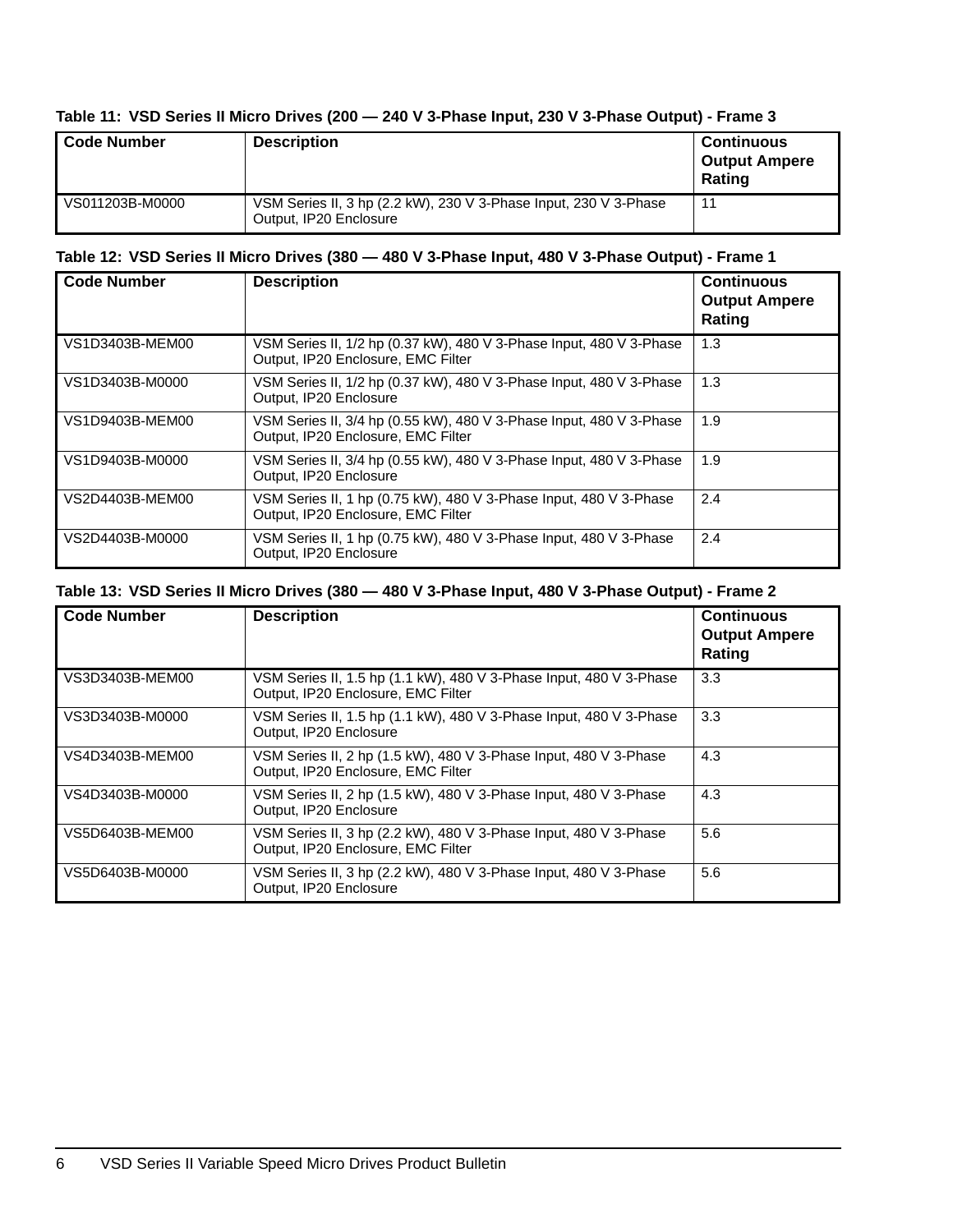| <b>Code Number</b> | <b>Description</b>                                                 | <b>Continuous</b>    |
|--------------------|--------------------------------------------------------------------|----------------------|
|                    |                                                                    | <b>Output Ampere</b> |
|                    |                                                                    | Rating               |
|                    |                                                                    |                      |
| VS7D6403B-MEM00    | VSM Series II, 3 hp (3 kW), 480 V 3-Phase Input, 480 V 3-Phase     | 7.6                  |
|                    | Output, IP20 Enclosure, EMC Filter                                 |                      |
|                    |                                                                    |                      |
| VS7D6403B-M0000    | VSM Series II, 3 hp (3 kW), 480 V 3-Phase Input, 480 V 3-Phase     | 7.6                  |
|                    | Output, IP20 Enclosure                                             |                      |
| VS9D0403B-MEM00    | VSM Series II, 5 hp (4 kW), 480 V 3-Phase Input, 480 V 3-Phase     | 9                    |
|                    | Output, IP20 Enclosure, EMC Filter                                 |                      |
|                    |                                                                    |                      |
| VS9D0403B-M0000    | VSM Series II, 5 hp (4 kW), 480 V 3-Phase Input, 480 V 3-Phase     | 9                    |
|                    | Output, IP20 Enclosure                                             |                      |
| VS012403B-MEM00    | VSM Series II, 7.5 hp (5.5 kW), 480 V 3-Phase Input, 480 V 3-Phase | 12                   |
|                    | Output, IP20 Enclosure, EMC Filter                                 |                      |
|                    |                                                                    |                      |
| VS012403B-M0000    | VSM Series II, 7.5 hp (5.5 kW), 480 V 3-Phase Input, 480 V 3-Phase | 12                   |
|                    | Output, IP20 Enclosure                                             |                      |
| VS014403B-MEM00    | VSM Series II, 10 hp (7.5 kW), 480 V 3-Phase Input, 480 V 3-Phase  | 14                   |
|                    | Output, IP20 Enclosure, EMC Filter                                 |                      |
|                    |                                                                    |                      |
| VS014403B-M0000    | VSM Series II, 10 hp (7.5 kW), 480 V 3-Phase Input, 480 V 3-Phase  | 14                   |
|                    | Output, IP20 Enclosure                                             |                      |
|                    |                                                                    |                      |

**Table 14: VSD Series II Micro Drives (380 — 480 V 3-Phase Input, 480 V 3-Phase Output) - Frame 3**

| Table 15: VSD Series II Micro Drives (575 V 3-Phase Input, 575 V 3-Phase Output) - Frame 3 |  |  |  |  |  |  |  |  |  |  |  |  |  |
|--------------------------------------------------------------------------------------------|--|--|--|--|--|--|--|--|--|--|--|--|--|
|--------------------------------------------------------------------------------------------|--|--|--|--|--|--|--|--|--|--|--|--|--|

| <b>Code Number</b> | <b>Description</b>                                                                           | <b>Continuous</b><br><b>Output Ampere</b><br>Rating |
|--------------------|----------------------------------------------------------------------------------------------|-----------------------------------------------------|
| VS1D7503B-M0000    | VSM Series II, 1 hp (0.75 kW), 575 V 3-Phase Input, 575 V 3-Phase<br>Output, IP20 Enclosure  | 1.7                                                 |
| VS2D7503B-M0000    | VSM Series II, 2 hp (1.5 kW), 575 V 3-Phase Input, 575 V 3-Phase<br>Output, IP20 Enclosure   | 2.7                                                 |
| VS3D9503B-M0000    | VSM Series II, 3 hp (2.2 kW), 575 V 3-Phase Input, 575 V 3-Phase<br>Output, IP20 Enclosure   | 3.9                                                 |
| VS6D1503B-M0000    | VSM Series II, 5 hp (4 kW), 575 V 3-Phase Input, 575 V 3-Phase<br>Output, IP20 Enclosure     | 6.1                                                 |
| VS9D0503B-M0000    | VSM Series II, 7.5 hp (5.5 kW), 575 V 3-Phase Input, 575 V 3-Phase<br>Output, IP20 Enclosure | 9                                                   |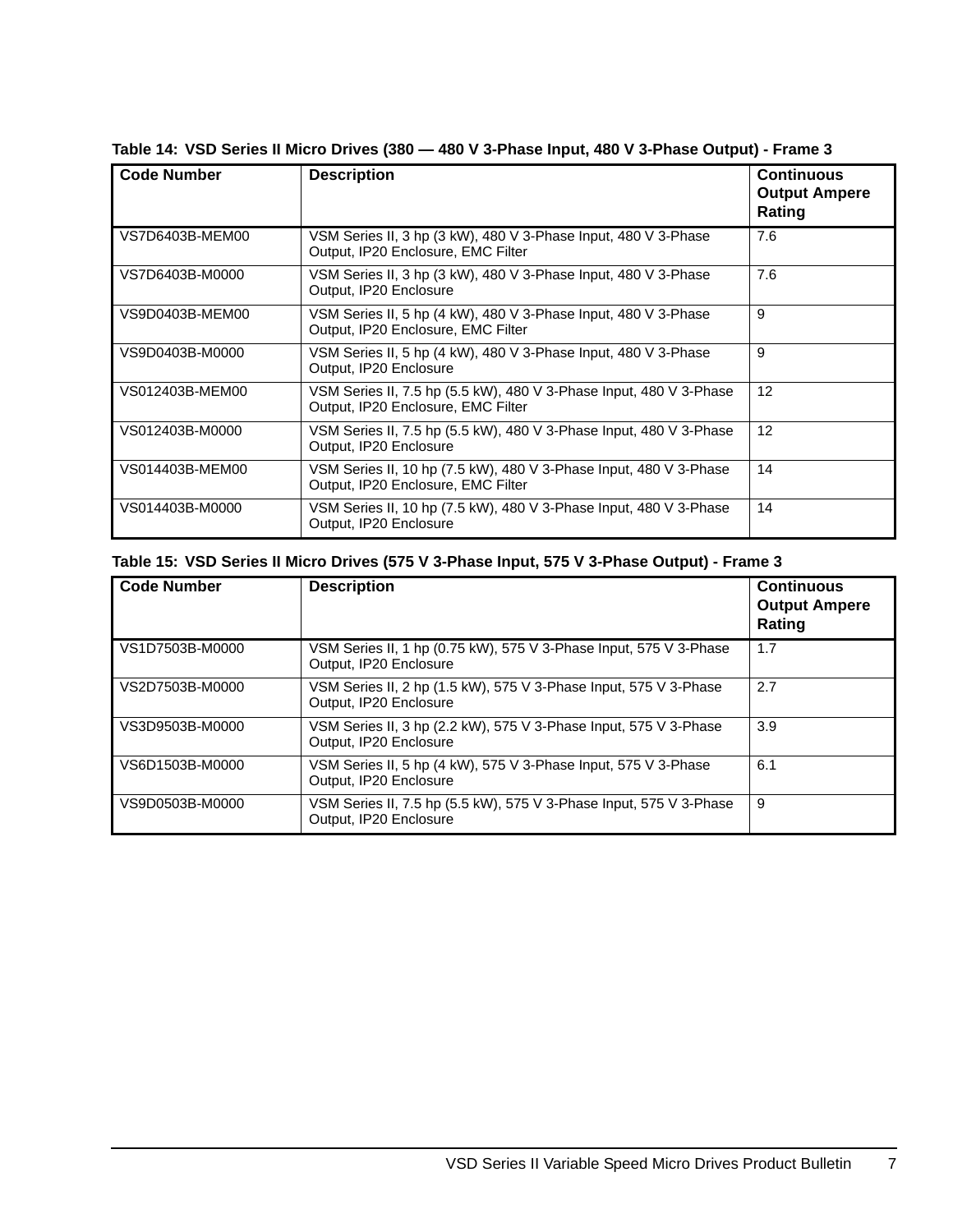## **VSD Series II Micro Drives Spare Parts**

### **Table 16: Spare Parts**

| Code Number            | <b>Description</b>                |
|------------------------|-----------------------------------|
| <b>VSM2-IP21-FS1</b>   | Type 1/IP21 Kit for Frame 1       |
| <b>VSM2-IP21-FS2</b>   | Type 1/IP21 Kit for Frame 2       |
| <b>VSM2-IP21-FS3</b>   | Type 1/IP21 Kit for Frame 3       |
| <b>VSM2-TEXTKEYPAD</b> | Micro Drive Keypad                |
| <b>VSM2-PCADAPTER</b>  | For MaxConnect                    |
| <b>VSM2-KEYADAPTER</b> | Remote Keypad Kit                 |
| <b>VSM2-DEMO</b>       | Series II Micro Drive Demo<br>Kit |

## **Dimensions**



**Figure 2: VSD Series II Micro Drive**

#### **Table 17: IP20 Chassis VSD Series Micro Drive Dimensions**

| <b>Frame</b><br><b>Size</b> | Dimensions in. (mm), approximate |                 |                 |                |                |                |                 |                |
|-----------------------------|----------------------------------|-----------------|-----------------|----------------|----------------|----------------|-----------------|----------------|
|                             | H1                               | H <sub>2</sub>  | H <sub>3</sub>  | W <sub>1</sub> | W <sub>2</sub> | W <sub>3</sub> | D <sub>1</sub>  | D <sub>2</sub> |
| FS <sub>1</sub>             | 6.16<br>(156.5)                  | 5.79 (147)      | 5.40<br>(137.3) | 2.58(65.5)     | 1.49(37.8)     | 0.17(4.5)      | 3.88(98.5)      | 0.27(7)        |
| FS <sub>2</sub>             | 7.68 (195)                       | 7.20 (183)      | 6.69 (170)      | 3.54(90)       | 2.46(62.5)     | 0.22(5.5)      | 4(101.5)        | 0.27(7)        |
| FS <sub>3</sub>             | 10.33<br>(262.5)                 | 9.93<br>(252.3) | 9.50<br>(241.3) | 3.94(100)      | 2.95(75)       | 0.22(5.5)      | 4.27<br>(108.5) | 0.27(7)        |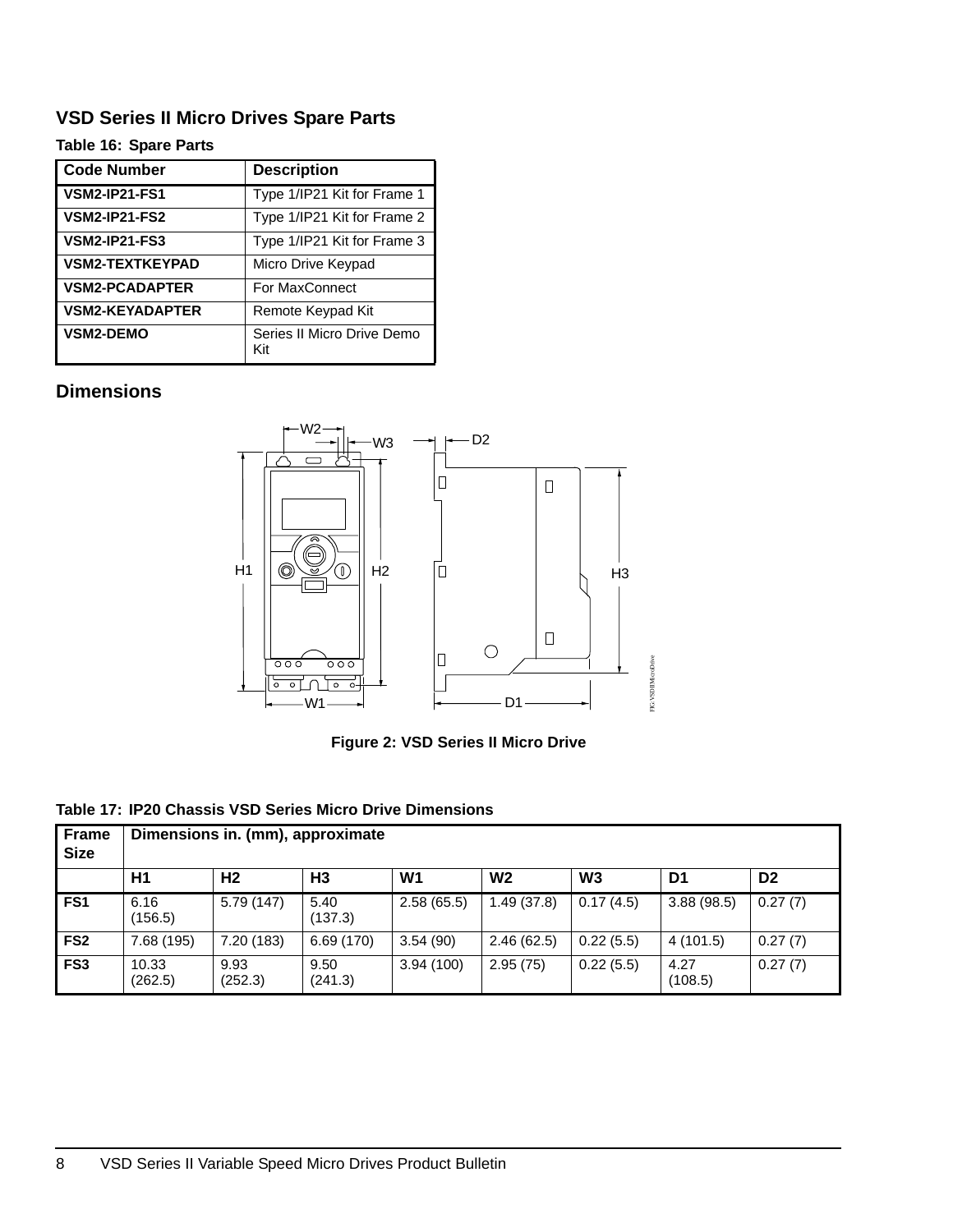

**Figure 3: VSD Series II Micro Drive with IP21/NEMA Type 1 Adapter Kit**

| <b>Frame</b><br><b>Size</b> | Dimensions in. (mm), approximate |             |                |                |              |  |  |  |
|-----------------------------|----------------------------------|-------------|----------------|----------------|--------------|--|--|--|
|                             |                                  | W1          | W <sub>2</sub> | W <sub>3</sub> |              |  |  |  |
| FS <sub>1</sub>             | 8.14(206.7)                      | 3.77(95.7)  | 2.99(75.9)     | 3.98(101.2)    | 5.41 (137.5) |  |  |  |
| FS <sub>2</sub>             | 9.90(251.5)                      | 4.72 (120)  | 3.97(100.8)    | 4.94 (125.5)   | 5.68(144.2)  |  |  |  |
| FS <sub>3</sub>             | 12.26 (311.5)                    | 5.12(130.1) | 4.36 (110.8)   | 5.33(135.3)    | 6.32(160.5)  |  |  |  |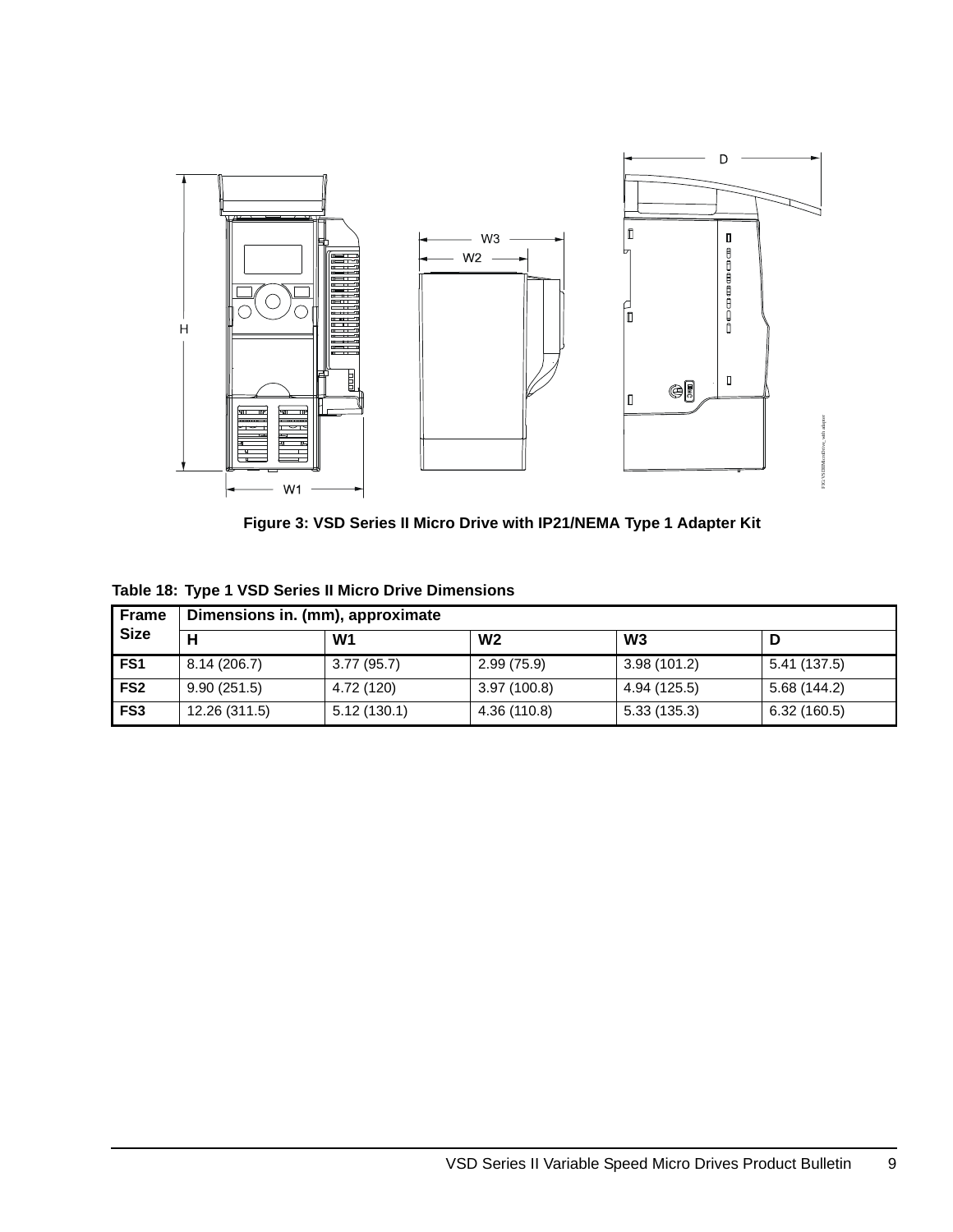## **Wiring**



**Figure 4: Three-Phase Input Block Diagram**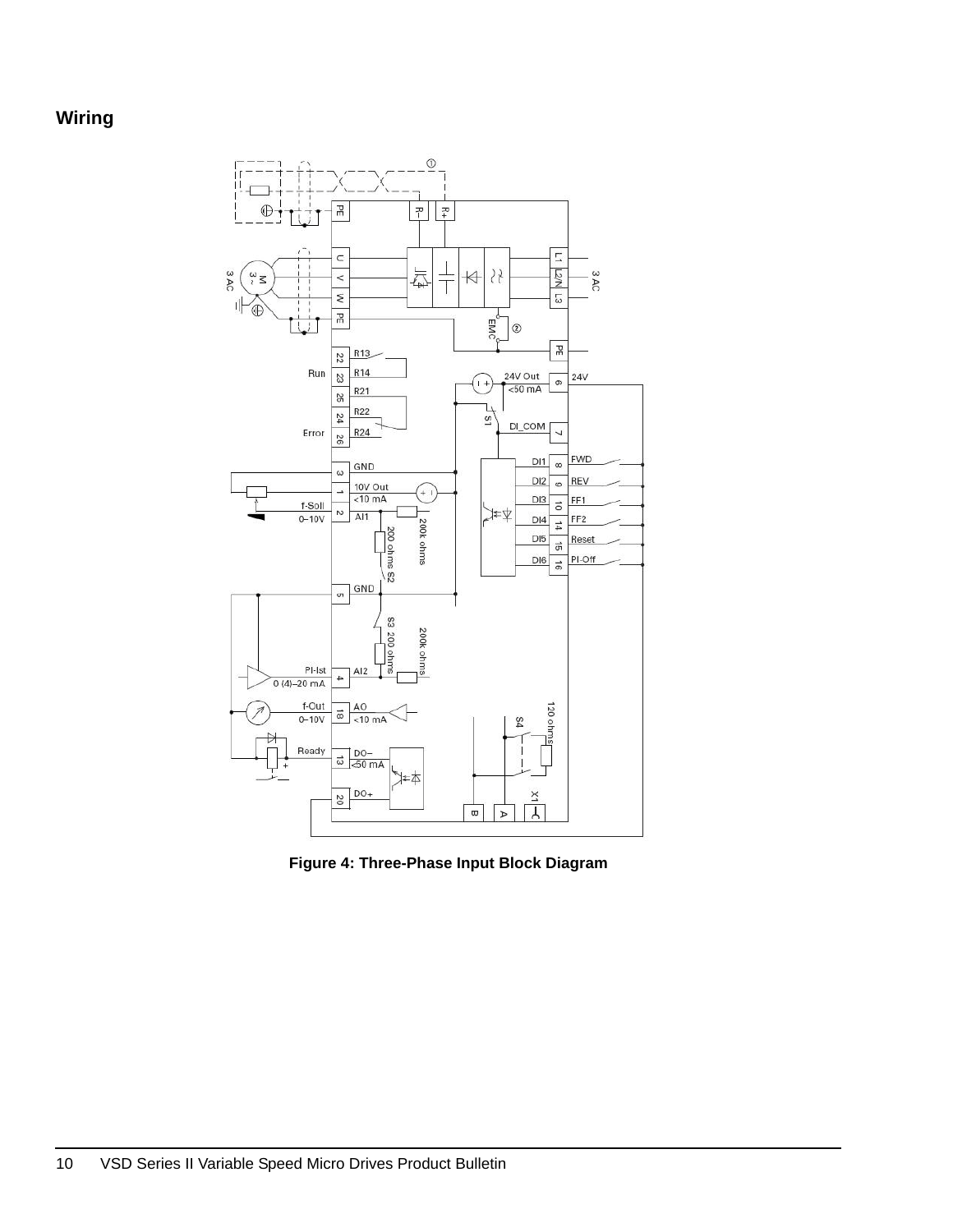## **Technical Specifications**

## *VSD Series II Variable Speed Micro Drives (Part 1 of 2)*

| Input Voltage (V <sub>in</sub> )     |       | +10%/-15% (575V units: +15%/-15%)                                                                                                                         |  |  |
|--------------------------------------|-------|-----------------------------------------------------------------------------------------------------------------------------------------------------------|--|--|
| Input Frequency (f <sub>in</sub> )   |       | 50/60 Hz (Variation Up to 47-66 Hz)                                                                                                                       |  |  |
| <b>Connection to Power</b>           |       | Once Per Minute or Less (Typical Operation)                                                                                                               |  |  |
| <b>Output Voltage</b>                |       | 0 to $V_{in}$ 1 <sup>1</sup>                                                                                                                              |  |  |
| <b>Continuous Output Current</b>     |       | Ambient Temperature Maximum 104°F (40°C), Overload 1.1 x I <sub>I</sub><br>(1 min./10 min.)                                                               |  |  |
| <b>Initial Output Current</b>        |       | Current 2 x I <sub>N</sub> for 2 Seconds in Every 20-Second Period<br>Torque Depends on Motor                                                             |  |  |
| <b>Output Frequency</b>              |       | 0 to 320 Hz                                                                                                                                               |  |  |
| <b>Frequency Resolution</b>          |       | $0.01$ Hz                                                                                                                                                 |  |  |
| <b>Control Method</b>                |       | Frequency Control (V/f) Open Loop Sensorless Vector Control                                                                                               |  |  |
| <b>Switching Frequency</b>           |       | 1.5 to 16 kHz; Default 6 kHz                                                                                                                              |  |  |
| <b>Frequency Reference</b>           |       | Analog Input: Resolution 0.1% (10-bit), Accuracy ± 1% V/Hz<br>Panel Reference: Resolution 0.01 Hz                                                         |  |  |
| <b>Field Weakening Point</b>         |       | 30 to 320 Hz                                                                                                                                              |  |  |
| <b>Acceleration Time</b>             |       | 0 to 3,000 s                                                                                                                                              |  |  |
| <b>Deceleration Time</b>             |       | 0 to 3,000 s                                                                                                                                              |  |  |
| <b>Braking Torque</b>                |       | DC Brake: 30% x $T_n$ (without Brake Option)                                                                                                              |  |  |
| <b>Braking Resistor (Minimum</b>     | 230 V | Frame 2, 35 ohms; Frame 3, 26 ohms                                                                                                                        |  |  |
| Values) <sup>2</sup><br>480 V        |       | Frame 2, 75 ohms; Frame 3, 54 ohms                                                                                                                        |  |  |
|                                      | 575 V | Frame 3, 103 ohms                                                                                                                                         |  |  |
| <b>Ambient Operating Temperature</b> |       | 14°F (-10°C), No Frost to 122°F (+50°C): Rated Loadability I <sub>N</sub>                                                                                 |  |  |
| <b>Storage Temperature</b>           |       | -40 to 158°F (-40 to 70°C)                                                                                                                                |  |  |
| <b>Relative Humidity</b>             |       | 0 to 95% RH, Noncondensing, Noncorrosive,<br>No Dripping Water                                                                                            |  |  |
| <b>Air Quality</b>                   |       | Chemical Vapors: IEC 721-3-3, Unit in Operation, Class 3C2;<br>Mechanical Particles: IEC 721-3-3, Unit in Operation, Class 3S2                            |  |  |
| <b>Altitude</b>                      |       | 100% Load Capacity (no derating) up to 3,280 ft (1,000 m);<br>1% Derating for Each 328 ft (100 m) Above 3,280 ft (1,000 m);<br>Maximum 6,560 ft (2,000 m) |  |  |
| <b>Vibration</b>                     |       | 60068-2-6; 3 to 150 Hz, Displacement Amplitude 1 mm (peak) at 3 to 15.8 Hz,<br>Maximum Acceleration Amplitude 1 G at 15.8 to 150 Hz                       |  |  |
| <b>Shock</b>                         |       | EN 50178, IEC 68-2-27 UPS Drop Test (for Applicable UPS Weights); Storage<br>and Shipping: Maximum 15 G, 11 ms (In Package)                               |  |  |
| <b>Enclosure Class</b>               |       | <b>IP20</b>                                                                                                                                               |  |  |
| <b>EMC</b> (at default settings)     |       | Category C2, C3, and C4 (Level H): With an Internal RFI Filter Option                                                                                     |  |  |
| <b>Emissions</b>                     |       | EMC Level Dependent: +EMC 2: EN 61800-3 (2004)                                                                                                            |  |  |
| <b>Analog Input Voltage</b>          |       | 0 to 10 V, R = 200 kOhms Differential Resolution 0.1%; Accuracy ±1%, Dip<br>Switch Selection (Voltage/Current)                                            |  |  |
| <b>Overcurrent Protection</b>        |       | Trip Limit 4.0 x IH Instantaneously                                                                                                                       |  |  |
| <b>Overvoltage Protection</b>        |       | 115/230 V Series: 437 VDC; 400 V Series: 874 VDC;<br>575 V Series: 1048 VDC Trip Level                                                                    |  |  |